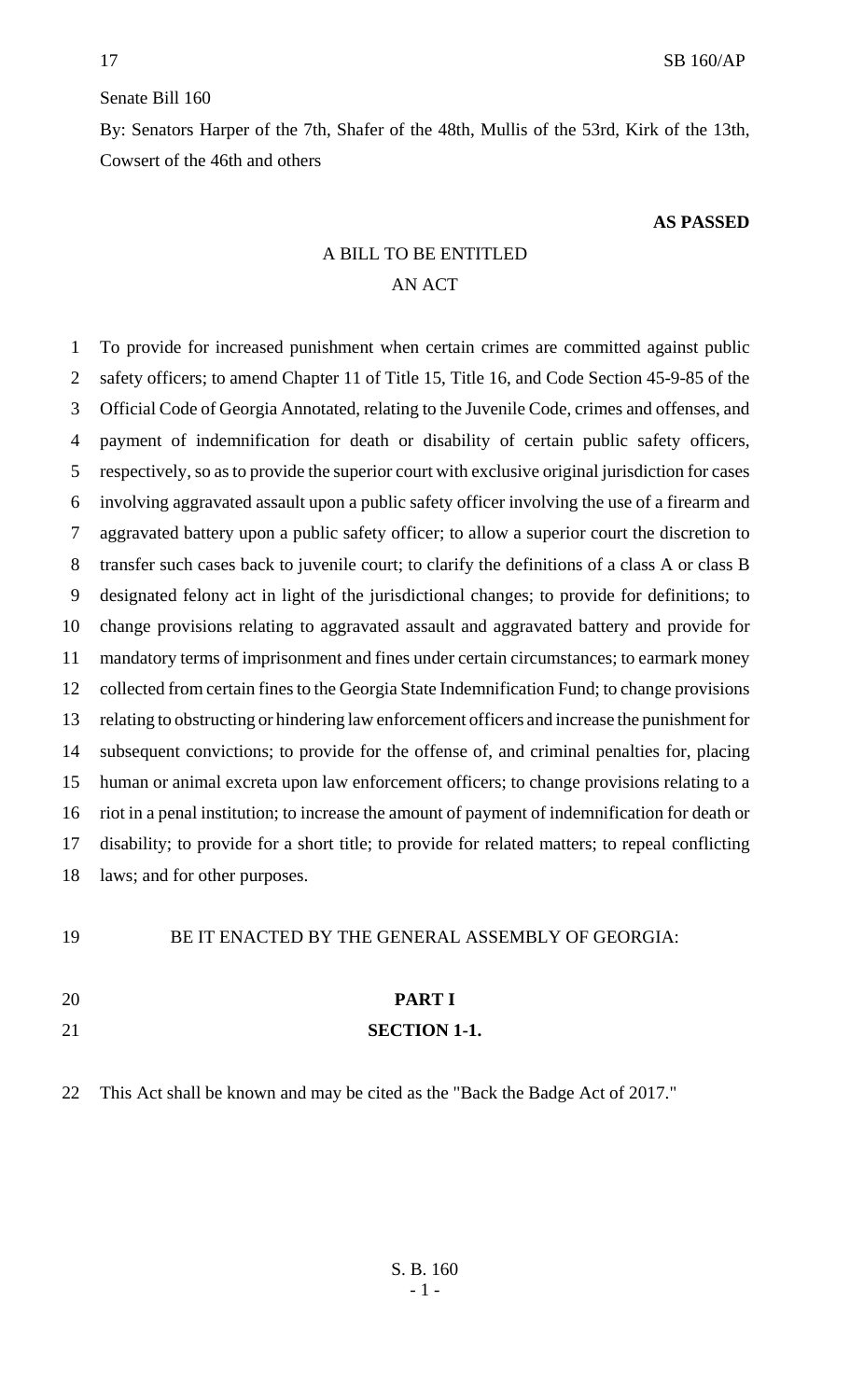|    | <b>SB 160/AP</b><br>17                                                                                                       |
|----|------------------------------------------------------------------------------------------------------------------------------|
| 23 | <b>PART II</b>                                                                                                               |
| 24 | <b>SECTION 2-1.</b>                                                                                                          |
| 25 | Chapter 11 of Title 15 of the Official Code of Georgia Annotated, relating to the Juvenile                                   |
| 26 | Code, is amended by revising subparagraphs (A) and (B) of paragraph (12) and subparagraph                                    |
| 27 | (A) of paragraph (13) of Code Section 15-11-2, relating to definitions, as follows:                                          |
| 28 | $^{\prime\prime}(A)$ (i) Aggravated assault in violation of paragraph (1), (3), or (4) of subsection (b)                     |
| 29 | or subsection (d), (e), (f), (j), or (m) of (3) of subsection (a) of Code Section 16-5-21;                                   |
| 30 | (ii) Aggravated assault in violation of paragraph $(1)$ or $(4)$ of subsection $(a)$ of Code                                 |
| 31 | Section 16-5-21 other than upon a public safety officer as such acts are prohibited                                          |
| 32 | under subsection (c) of Code Section 16-5-21, not involving a firearm; or                                                    |
| 33 | (iii) Aggravated assault upon an individual or situation described in subsection (d),                                        |
| 34 | $(h)$ , or (k) of Code Section 16-5-21 or assault with a deadly weapon or with any                                           |
| 35 | object, device, or instrument which, when used offensively against a person, actually                                        |
| 36 | does result in serious bodily injury, provided that such deadly weapon is not a                                              |
| 37 | firearm; and provided, further, that such injured person is not a public safety officer                                      |
| 38 | as defined in Code Section 16-5-19 and such acts are not prohibited under subsection                                         |
| 39 | (c) of Code Section $16-5-21$ ;                                                                                              |
| 40 | (B) Aggravated battery not upon a public safety officer as such acts are prohibited                                          |
| 41 | under subsection (c) of Code Section 16-5-24;"                                                                               |
| 42 | $^{\prime\prime}$ (A)(i) Aggravated assault in violation of subsection $\frac{\pi}{2}$ , $\frac{\pi}{k}$ (e), (f), or (i) of |
| 43 | Code Section $16-5-21$ ; or                                                                                                  |
| 44 | (ii) Aggravated assault involving an assault with a deadly weapon or with any object,                                        |
| 45 | device, or instrument which, when used offensively against a person, would be likely                                         |
| 46 | to result in serious bodily injury but which did not result in serious bodily injury;"                                       |
|    |                                                                                                                              |
| 47 | <b>SECTION 2-2.</b>                                                                                                          |
| 48 | Said chapter is further amended in Code Section 15-11-560, relating to concurrent and                                        |
| 49 | original jurisdiction of superior court, by revising subsection (b) and paragraph (1) of                                     |
| 50 | subsection (e) and adding a new subsection to read as follows:                                                               |
| 51 | $\tilde{H}$ (b) The superior court shall have exclusive original jurisdiction over the trial of any child                    |
| 52 | 13 to 17 years of age who is alleged to have committed any of the following offenses:                                        |
| 53 | $(1)$ Murder;                                                                                                                |
| 54 | (2) Murder in the second degree;                                                                                             |
| 55 | (3) Voluntary manslaughter;                                                                                                  |
| 56 | $(4)$ Rape;                                                                                                                  |
| 57 | (5) Aggravated sodomy;                                                                                                       |
| 58 | (6) Aggravated child molestation;                                                                                            |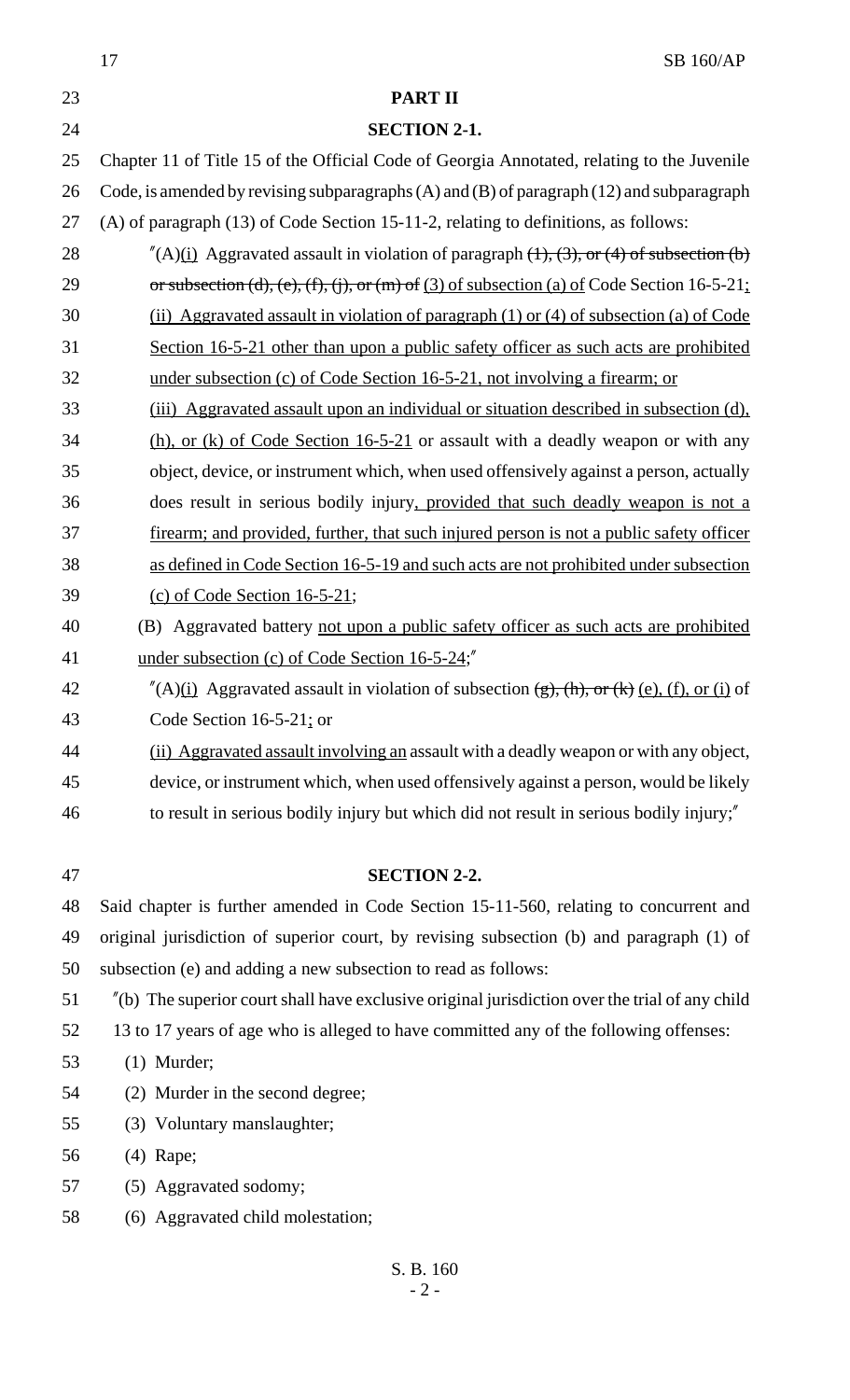17 SB 160/AP  $(7)$  Aggravated sexual battery; or (8) Armed robbery if committed with a firearm; (9) Aggravated assault if committed with a firearm upon a public safety officer as such acts are prohibited under subsection (c) of Code Section 16-5-21; or (10) Aggravated battery upon a public safety officer as such acts are prohibited under subsection (c) of Code Section 16-5-24." "(e)(1) After indictment, the superior court may after investigation transfer to the juvenile court any case involving a child 13 to 17 years of age alleged to have committed voluntary manslaughter, aggravated sodomy, aggravated child molestation, or aggravated sexual battery any act described in paragraph (3), (5), (6), (7), (9), or (10) of subsection (b) of this Code section. In considering the transfer of such case, the court shall consider the criteria set forth in Code Section 15-11-562. Any such transfer shall be appealable by the State of Georgia pursuant to Code Section 5-7-1. Upon such a transfer by the superior court, jurisdiction shall vest in the juvenile court and jurisdiction of the superior court shall terminate." "(h) As used in this Code section, the term 'firearm' means a handgun, rifle, shotgun, or other weapon which will or can be converted to expel a projectile by the action of an explosive or electrical charge." **SECTION 2-3.** Said chapter is further amended by revising subsection (a) of Code Section 15-11-561, relating to waiver of juvenile court jurisdiction and transfer to superior court, as follows: "(a) After a petition alleging delinquency has been filed but before the adjudication hearing, on its own motion or on a motion by a prosecuting attorney, the court may convene a hearing to determine whether to transfer the offense to the appropriate superior court for criminal trial if the court determines that: (1) There is probable cause to believe that a child committed the alleged offense; (2) Such child is not committable to an institution for the developmentally disabled or mentally ill; and (3) The petition alleges that such child: (A) Was at least 15 years of age at the time of the commission of the offense and committed an act which would be a felony if committed by an adult; or (B) Was 13 or 14 years of age and either committed an act for which the punishment is loss of life or confinement for life in a penal institution or committed aggravated 92 battery resulting in serious bodily injury to a victim an alleged victim who is not a public safety officer as such term is defined in Code Section 16-5-19."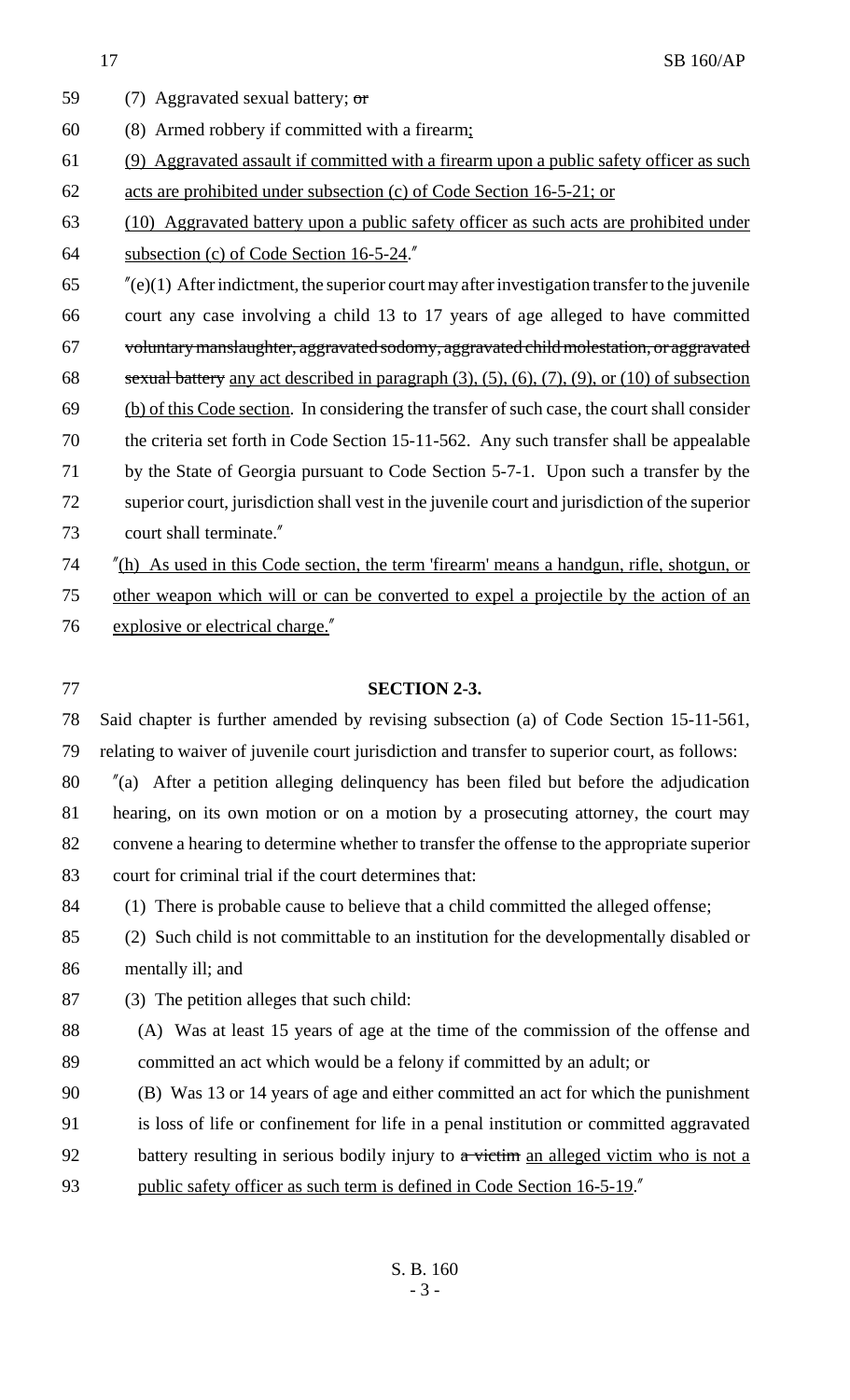|     | 17<br><b>SB 160/AP</b>                                                                                              |
|-----|---------------------------------------------------------------------------------------------------------------------|
| 94  | <b>SECTION 2-4.</b>                                                                                                 |
| 95  | Said chapter is further amended by revising subsection (a) of Code Section 15-11-562,                               |
| 96  | relating to transfer criteria, as follows:                                                                          |
| 97  | $\alpha$ (a) The criteria that the juvenile court shall consider in determining whether to transfer                 |
| 98  | an alleged delinquent child as set forth in subsection (a) of Code Section 15-11-561 to                             |
| 99  | superior court and the criteria that the superior court shall consider in determining whether                       |
| 100 | to transfer any case involving a child 13 to 17 years of age alleged to have committed                              |
| 101 | voluntary manslaughter, aggravated sodomy, aggravated child molestation, or aggravated                              |
| 102 | sexual battery any act described in paragraph $(3)$ , $(5)$ , $(6)$ , $(7)$ , $(9)$ , or $(10)$ of subsection $(b)$ |
| 103 | of Code Section 15-11-560 to juvenile court as set forth in subsection (e) of Code Section                          |
| 104 | 15-11-560 includes, but shall not be limited to:                                                                    |
| 105 | $(1)$ The age of such child;                                                                                        |
| 106 | (2) The seriousness of the alleged offense, especially if personal injury resulted;                                 |
| 107 | (3) Whether the protection of the community requires transfer of jurisdiction;                                      |
| 108 | (4) Whether the alleged offense involved violence or was committed in an aggressive or                              |
| 109 | premeditated manner;                                                                                                |
| 110 | (5) The impact of the alleged offense on the alleged victim, including the permanence                               |
| 111 | of any physical or emotional injury sustained, health care expenses incurred, and lost                              |
| 112 | earnings suffered;                                                                                                  |
| 113 | The culpability of such child including such child's level of planning and<br>(6)                                   |
| 114 | participation in the alleged offense;                                                                               |
| 115 | (7) Whether the alleged offense is a part of a repetitive pattern of offenses which                                 |
| 116 | indicates that such child may be beyond rehabilitation in the juvenile justice system;                              |
| 117 | (8) The record and history of such child, including experience with the juvenile justice                            |
| 118 | system, other courts, supervision, commitments to juvenile institutions, and other                                  |
| 119 | placements;                                                                                                         |
| 120 | (9) The sophistication and maturity of such child as determined by consideration of his                             |
| 121 | or her home and environmental situation, emotional condition, and pattern of living;                                |
| 122 | (10) The program and facilities available to the juvenile court in considering disposition;                         |
| 123 | and                                                                                                                 |
| 124 | (11) Whether or not a child can benefit from the treatment or rehabilitative programs                               |
| 125 | available to the juvenile court."                                                                                   |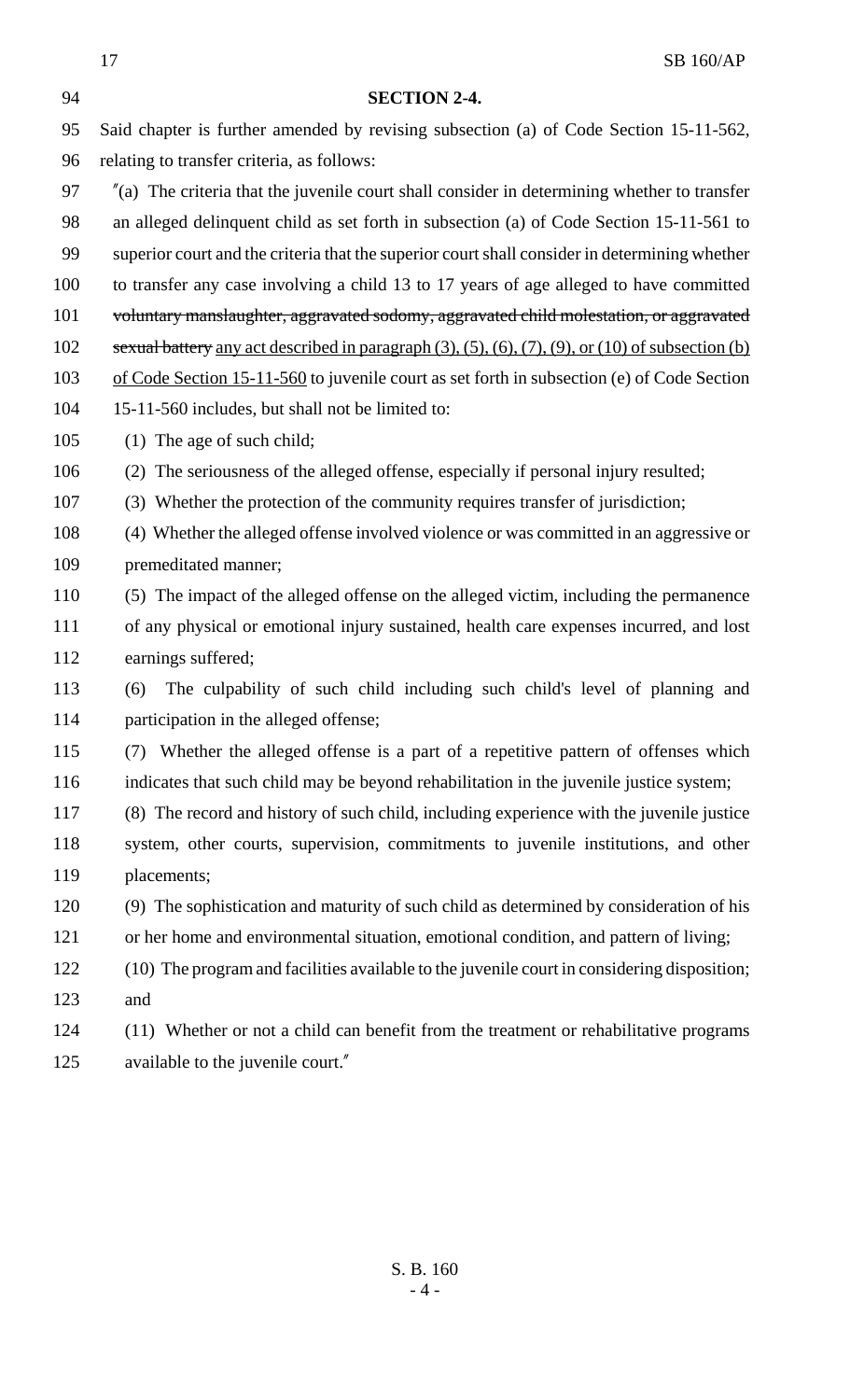17 SB 160/AP **PART III SECTION 3-1.** Title 16 of the Official Code of Georgia Annotated, relating to crimes and offenses, is amended in Article 2 of Chapter 5, relating to assault and battery, by adding a new Code section to read as follows: "16-5-19. 132 As used in this article, the term: (1) 'Correctional officer' means any person who is authorized to exercise the power of 134 arrest and who is employed or appointed by the Department of Corrections or the State Board of Pardons and Paroles. (2) 'Emergency health worker' means hospital emergency department personnel and emergency medical services personnel. (3) 'Firefighter' shall have the same meaning as set forth in Code Section 25-4-2. (4) 'Highway emergency response operator' means an individual employed by the 140 Department of Transportation who operates a towing or recovery vehicle or highway 141 maintenance vehicle. (5) 'Jail officer' means any person who is employed or appointed by a county or a 143 municipality and who has the responsibility of supervising inmates who are confined in **a municipal or county detention facility.**  (6) 'Juvenile correctional officer' means any person employed or appointed by the 146 Department of Juvenile Justice who has the primary responsibility for the supervision and 147 control of youth confined in its programs and facilities. (7) 'Officer of the court' means a judge, attorney, clerk of court, deputy clerk of court, 149 court reporter, or court interpreter. (8) 'Probation officer' means a community supervision officer, county or Department of 151 Juvenile Justice juvenile probation officer, or probation officer serving pursuant to Article 152 6 of Chapter 8 of Title 42. (9) 'Public safety officer' means peace officer, correctional officer, emergency health worker, firefighter, highway emergency response operator, jail officer, juvenile correctional officer, or probation officer. (10) 'Public transit vehicle' shall have the same meaning as set forth in Code Section 16-5-20. (11) 'Strangulation' means impeding the normal breathing or circulation of blood of 159 another person by applying pressure to the throat or neck of such person or by obstructing 160 the nose and mouth of such person."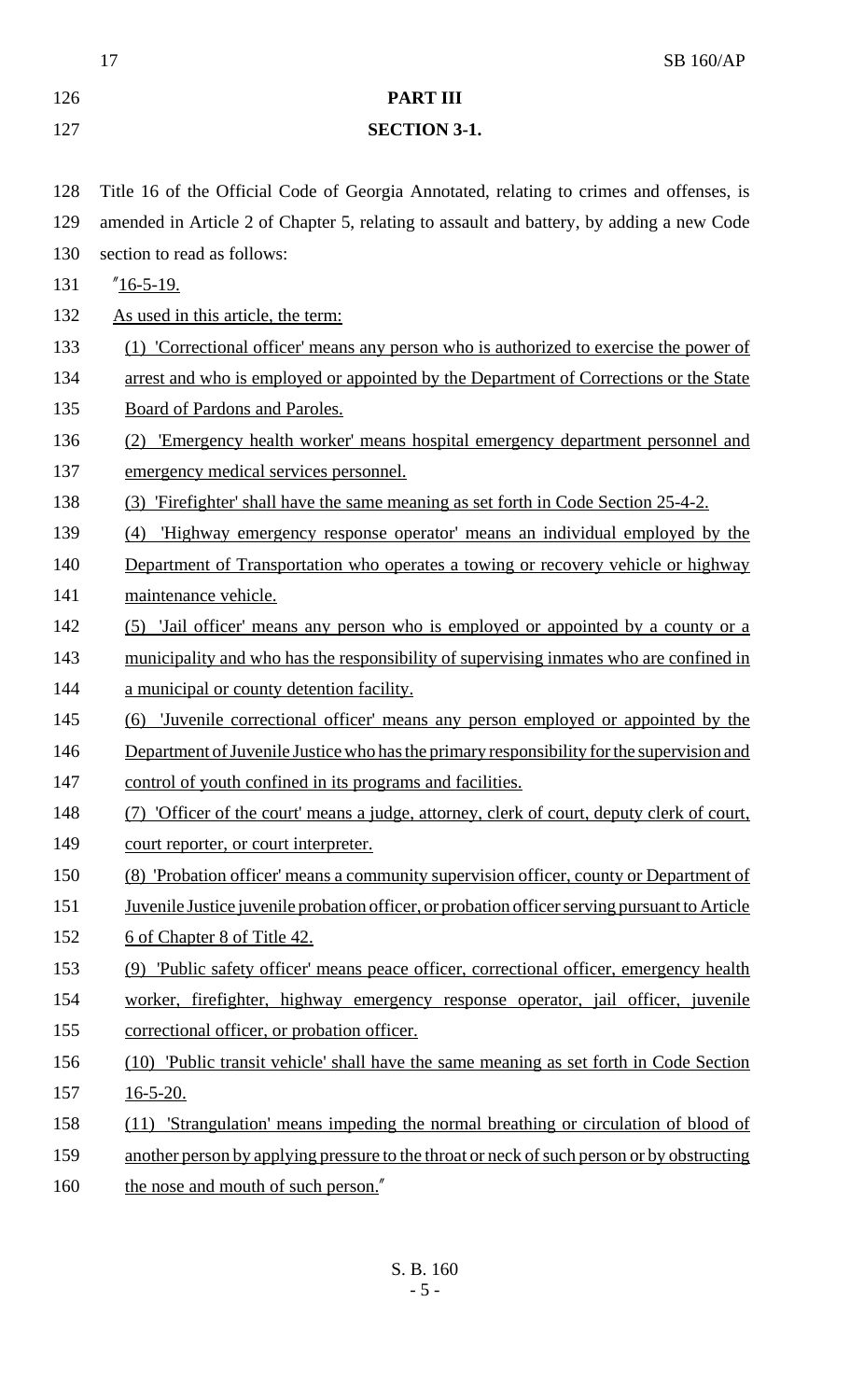|     | 17<br>SB 160/AP                                                                                                                 |
|-----|---------------------------------------------------------------------------------------------------------------------------------|
| 161 | <b>SECTION 3-2.</b>                                                                                                             |
| 162 | Said title is further amended by revising Code Section 16-5-21, relating to aggravated                                          |
| 163 | assault, as follows:                                                                                                            |
| 164 | $"16-5-21.$                                                                                                                     |
| 165 | $(a)$ As used in this Code section, the term 'strangulation' means impeding the normal                                          |
| 166 | breathing or circulation of blood of another person by applying pressure to the throat or                                       |
| 167 | neck of such person or by obstructing the nose and mouth of such person.                                                        |
| 168 | $\frac{f(b)(a)}{a}$ A person commits the offense of aggravated assault when he or she assaults:                                 |
| 169 | (1) With intent to murder, to rape, or to rob;                                                                                  |
| 170 | (2) With a deadly weapon or with any object, device, or instrument which, when used                                             |
| 171 | offensively against a person, is likely to or actually does result in serious bodily injury;                                    |
| 172 | (3) With any object, device, or instrument which, when used offensively against a                                               |
| 173 | person, is likely to or actually does result in strangulation; or                                                               |
| 174 | (4) A person or persons without legal justification by discharging a firearm from within                                        |
| 175 | a motor vehicle toward a person or persons.                                                                                     |
| 176 | $\overline{(e)(b)}$ Except as provided in subsections $\overline{(d)}$ (c) through $\overline{(n)}$ (k) of this Code section, a |
| 177 | person convicted of the offense of aggravated assault shall be punished by imprisonment                                         |
| 178 | for not less than one nor more than 20 years.                                                                                   |
| 179 | $\frac{d}{dx}(c)(1)$ A person who knowingly commits the offense of aggravated assault upon a                                    |
| 180 | peace public safety officer while the peace officer he or she is engaged in, or on account                                      |
| 181 | of the performance of, his or her official duties shall, upon conviction thereof, be                                            |
| 182 | punished as follows:                                                                                                            |
| 183 | (A) When such assault occurs by the discharge of a firearm by a person who is at least                                          |
| 184 | 17 years of age, such person shall be punished by imprisonment for not less than ten nor                                        |
| 185 | more than 20 years and shall be sentenced to a mandatory minimum term of                                                        |
| 186 | imprisonment of ten years and no portion of the mandatory minimum sentence imposed                                              |
| 187 | shall be suspended, stayed, probated, deferred, or withheld by the sentencing court;                                            |
| 188 | provided, however, that in the court's discretion, the court may depart from such                                               |
| 189 | mandatory minimum sentence when the prosecuting attorney and defendant have                                                     |
| 190 | agreed to a sentence that is below such mandatory minimum;                                                                      |
| 191 | (B) When such assault does not involve the discharge of a firearm by a person who is                                            |
| 192 | at least 17 years of age, and does not involve only the use of the person's body, such                                          |
| 193 | person shall be punished by imprisonment for not less than five nor more than 20 years                                          |
| 194 | and, for persons who are at least 17 years of age, shall be sentenced to a mandatory                                            |
| 195 | minimum term of imprisonment of three years and no portion of the mandatory                                                     |
| 196 | minimum sentence imposed shall be suspended, stayed, probated, deferred, or withheld                                            |
| 197 | by the sentencing court; provided, however, that in the court's discretion, the court may                                       |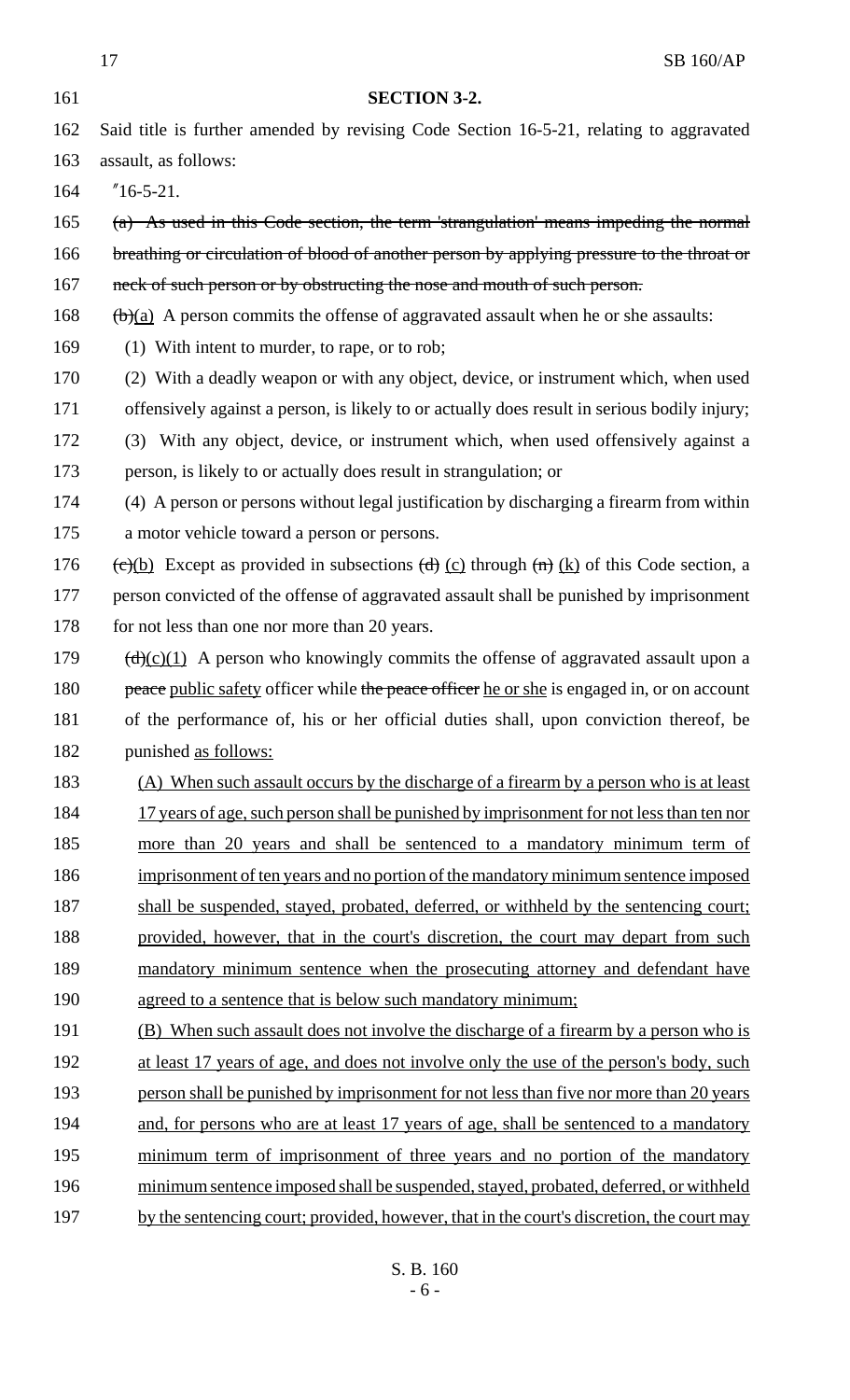- 198 depart from such mandatory minimum sentence when the prosecuting attorney and 199 defendant have agreed to a sentence that is below such mandatory minimum; or 200 (C) When such assault occurs only involving the use of the person's body, by 201 imprisonment for not less than five nor more than 20 years. 202 (2) A person convicted under this subsection shall be punished, in addition to any term 203 of imprisonment imposed, by a fine as provided by law which shall be at least \$2,000.00. 204 With respect to \$2,000.00 of the fine imposed, after distributing the surcharges and 205 deductions required by Chapter 21 of Title 15, Code Sections 36-15-9 and 42-8-34, and 206 Title 47, it shall be earmarked for the Georgia State Indemnification Fund for purposes
	- 207 of payment of indemnification for death or disability as provided for in Part 1 of Article 5 208 of Chapter 9 of Title 45.
	- 209 (3) As used in this subsection, the term 'firearm' means any handgun, rifle, shotgun, or 210 similar device or weapon which will or can be converted to expel a projectile by the 211 action of an explosive or electrical charge.

212  $(e)(d)$  Any person who commits the offense of aggravated assault against a person who is 213 65 years of age or older shall, upon conviction thereof, be punished by imprisonment for 214 not less than three nor more than 20 years.

- $215$  (f)(1) As used in this subsection, the term 'correctional officer' shall include 216 superintendents, wardens, deputy wardens, guards, and correctional officers of state, 217 county, and municipal penal institutions who are certified by the Georgia Peace Officer 218 Standards and Training Council pursuant to Chapter 8 of Title 35 and employees of the 219 Department of Juvenile Justice who are known to be employees of the department or who 220 have given reasonable identification of their employment. The term 'correctional officer' 221 shall also include county jail officers who are certified or registered by the Georgia Peace 222 Officer Standards and Training Council pursuant to Chapter 8 of Title 35.
- 223 (2) A person who knowingly commits the offense of aggravated assault upon a 224 correctional officer while the correctional officer is engaged in, or on account of the 225 performance of, his or her official duties shall, upon conviction thereof, be punished by 226 imprisonment for not less than five nor more than 20 years.
- $227$  (g)(e) Any person who commits the offense of aggravated assault in a public transit 228 vehicle or station shall, upon conviction thereof, be punished by imprisonment for not less 229 than three nor more than 20 years. For purposes of this Code section, 'public transit 230 vehicle' has the same meaning as in subsection (c) of Code Section 16-5-20.
- $231$  (h)(f) Any person who commits the offense of aggravated assault upon a person in the 232 course of violating Code Section 16-8-2 where the property that was the subject of the theft 233 was a vehicle engaged in commercial transportation of cargo or any appurtenance thereto, 234 including without limitation any such trailer, semitrailer, container, or other associated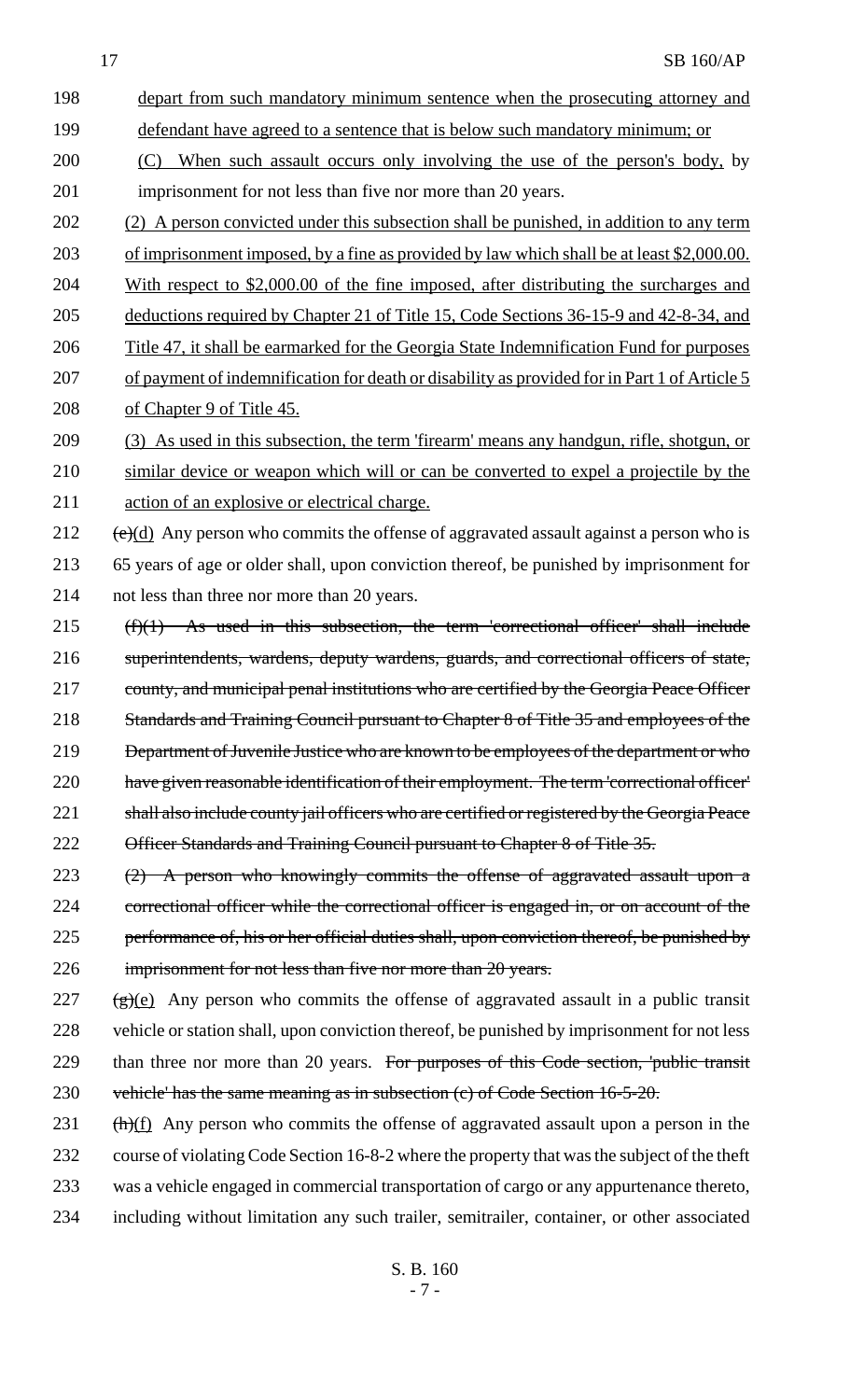equipment, or the cargo being transported therein or thereon, shall upon conviction be 236 punished by imprisonment for not less than five nor more than 20 years, a fine not less than \$50,000.00 nor more than \$200,000.00, or both such fine and imprisonment. For purposes of this subsection, the term 'vehicle' includes without limitation any railcar.  $(i)(g)$  Except as provided in subsection (c) of this Code section, a A person convicted of

240 an offense described in paragraph (4) of subsection  $\left(\frac{b}{a}\right)$  of this Code section shall be punished by imprisonment for not less than five nor more than 20 years.

 (i)(h) Any person who commits the offense of aggravated assault involving the use of a firearm upon a student or teacher or other school personnel within a school safety zone as defined in Code Section 16-11-127.1 shall, upon conviction thereof, be punished by imprisonment for not less than five nor more than 20 years.

 $(k)(i)$  If the offense of aggravated assault is committed between past or present spouses, persons who are parents of the same child, parents and children, stepparents and stepchildren, foster parents and foster children, or other persons excluding siblings living or formerly living in the same household, the defendant shall be punished by imprisonment 250 for not less than three nor more than 20 years.

 (H)(j) Any person who commits the offense of aggravated assault with intent to rape against a child under the age of 14 years shall be punished by imprisonment for not less than 25 nor more than 50 years. Any person convicted under this subsection shall, in addition, be subject to the sentencing and punishment provisions of Code Section 17-10-6.2.

 (m)(k) A person who knowingly commits the offense of aggravated assault upon an officer of the court while such officer is engaged in, or on account of the performance of, his or her official duties shall, upon conviction thereof, be punished by imprisonment for not less 258 than five nor more than 20 years. As used in this subsection, the term 'officer of the court' means a judge, attorney, clerk of court, deputy clerk of court, court reporter, court interpreter, community supervision officer, county or Department of Juvenile Justice 261 juvenile probation officer, or probation officer serving pursuant to Article 6 of Chapter 8 of Title 42.

263 (n) A person who knowingly commits the offense of aggravated assault upon an 264 emergency health worker while the worker is engaged in, or on account of the performance of, his or her official duties shall, upon conviction thereof, be punished by imprisonment for not less than five nor more than 20 years. As used in this subsection, the term 267 Femergency health worker' means hospital emergency department personnel and emergency medical services personnel."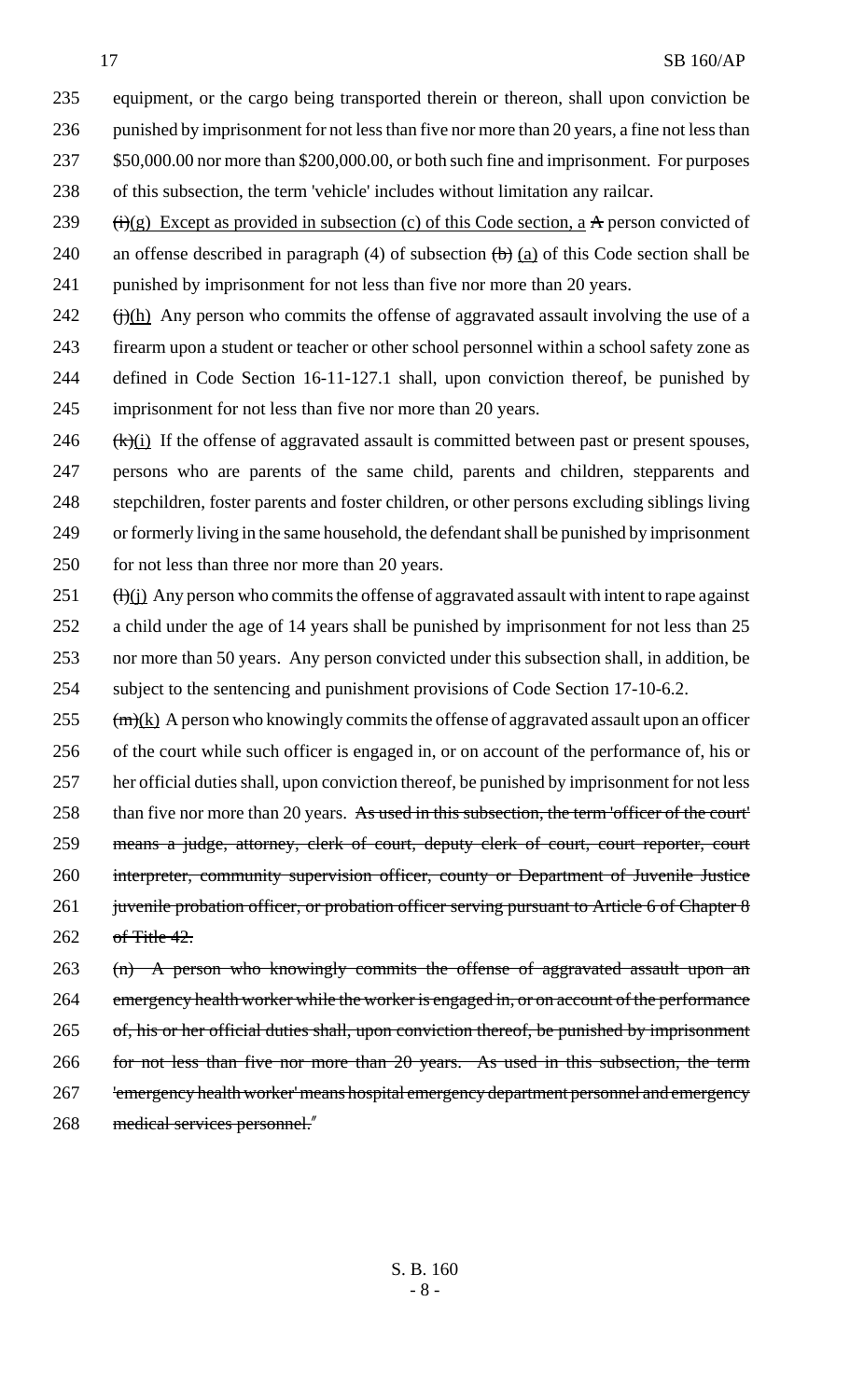| 269 | <b>SECTION 3-3.</b>                                                                                             |
|-----|-----------------------------------------------------------------------------------------------------------------|
| 270 | Said title is further amended by revising Code Section 16-5-24, relating to aggravated                          |
|     |                                                                                                                 |
| 271 | battery, as follows:                                                                                            |
| 272 | $"16-5-24.$                                                                                                     |
| 273 | (a) A person commits the offense of aggravated battery when he or she maliciously causes                        |
| 274 | bodily harm to another by depriving him or her of a member of his or her body, by                               |
| 275 | rendering a member of his or her body useless, or by seriously disfiguring his or her body                      |
| 276 | or a member thereof.                                                                                            |
| 277 | (b) Except as provided in subsections (c) through $\left(\frac{1}{2}\right)$ (g) of this Code section, a person |
| 278 | convicted of the offense of aggravated battery shall be punished by imprisonment for not                        |
| 279 | less than one nor more than 20 years.                                                                           |
| 280 | $(c)(1)$ A person who knowingly commits the offense of aggravated battery upon a peace                          |
| 281 | public safety officer while the public safety officer is engaged in, or on account of the                       |
| 282 | performance of, his or her official duties shall, upon conviction thereof, be punished by                       |
| 283 | imprisonment for not less than ten nor more than 20 years; provided, however, that for                          |
| 284 | persons who are at least 17 years of age, a mandatory minimum term of imprisonment of                           |
| 285 | three years shall be imposed and no portion of the mandatory minimum sentence shall be                          |
| 286 | suspended, stayed, probated, deferred, or otherwise withheld by the sentencing court;                           |
| 287 | provided, however, that in the court's discretion, the court may depart from such                               |
| 288 | mandatory minimum sentence when the prosecuting attorney and defendant have agreed                              |
| 289 | to a sentence that is below such mandatory minimum.                                                             |
| 290 | (2) A person convicted under this subsection shall be punished, in addition to any term                         |
| 291 | of imprisonment imposed, by a fine as provided by law which shall be at least \$2,000.00.                       |
| 292 | With respect to \$2,000.00 of the fine imposed, after distributing the surcharges and                           |
| 293 | deductions required by Chapter 21 of Title 15, Code Sections 36-15-9 and 42-8-34, and                           |

- 294 Title 47, it shall be earmarked for the Georgia State Indemnification Fund for purposes
- 295 of payment of indemnification for death or disability as provided for in Part 1 of Article 5 296 of Chapter 9 of Title 45.

297 (d) Any person who commits the offense of aggravated battery against a person who is 65 298 years of age or older shall, upon conviction thereof, be punished by imprisonment for not 299 less than five nor more than 20 years.

 (e)(1) As used in this subsection, the term 'correctional officer' shall include superintendents, wardens, deputy wardens, guards, and correctional officers of state, county, and municipal penal institutions who are certified by the Georgia Peace Officer Standards and Training Council pursuant to Chapter 8 of Title 35 and employees of the Department of Juvenile Justice who are known to be employees of the department or who have given reasonable identification of their employment. The term 'correctional officer'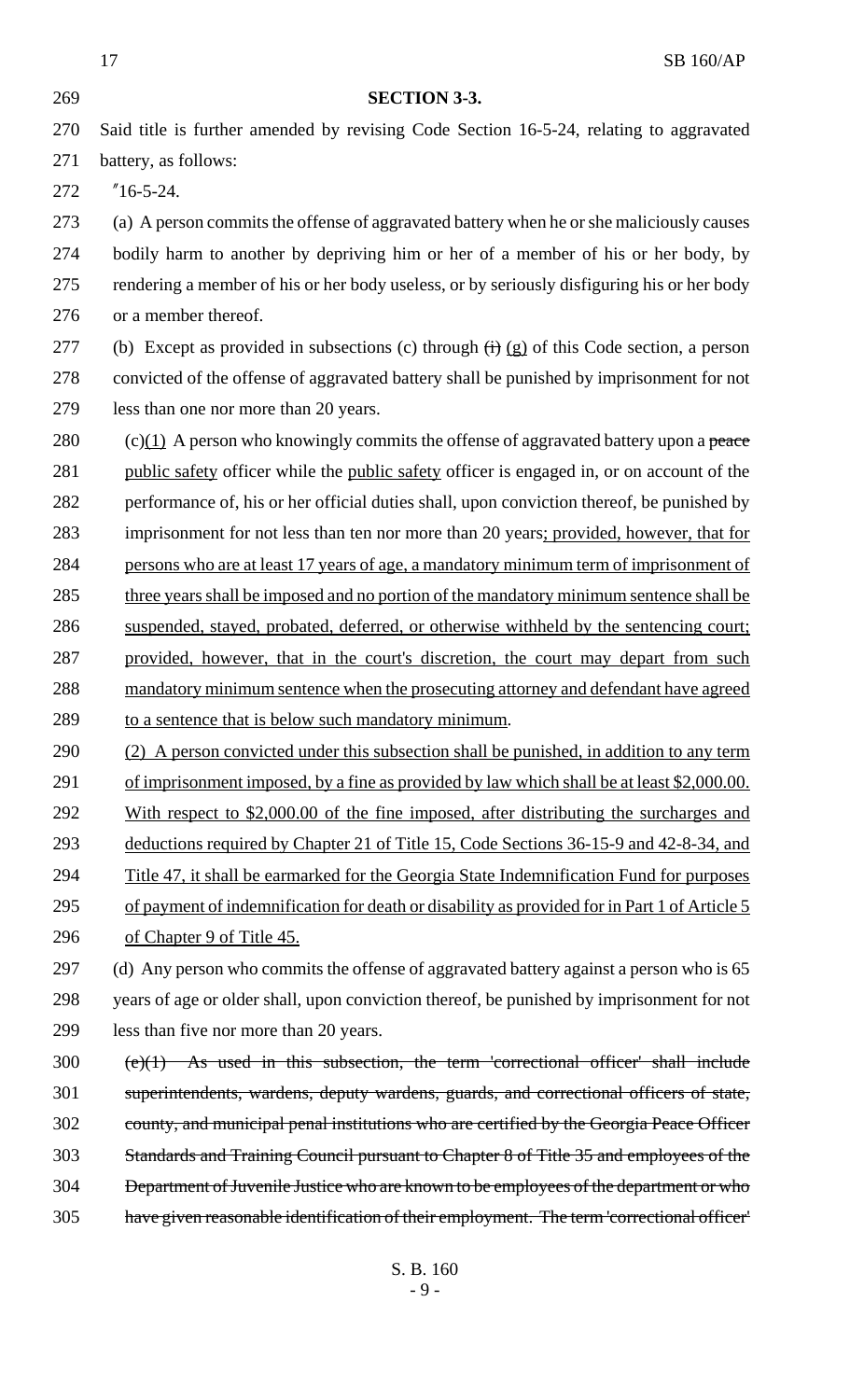- shall also include county jail officers who are certified or registered by the Georgia Peace Officer Standards and Training Council pursuant to Chapter 8 of Title 35.
- (2) A person who knowingly commits the offense of aggravated battery upon a correctional officer while the correctional officer is engaged in, or on account of the 310 performance of, his or her official duties shall, upon conviction thereof, be punished by imprisonment for not less than ten nor more than 20 years.
- (f)(e) Any person who commits the offense of aggravated battery in a public transit vehicle or station shall, upon conviction thereof, be punished by imprisonment for not less than five nor more than 20 years. For purposes of this Code section, 'public transit vehicle' has
- the same meaning as in subsection (c) of Code Section 16-5-20.
- 316  $(g)(f)$  Any person who commits the offense of aggravated battery upon a student or teacher or other school personnel within a school safety zone as defined in Code Section 16-11-127.1 shall, upon conviction thereof, be punished by imprisonment for not less than five nor more than 20 years.
- (h)(g) If the offense of aggravated battery is committed between past or present spouses, persons who are parents of the same child, parents and children, stepparents and stepchildren, foster parents and foster children, or other persons excluding siblings living or formerly living in the same household, the defendant shall be punished by imprisonment for not less than three nor more than 20 years.
- (i) A person who knowingly commits the offense of aggravated battery upon an emergency health worker while the worker is engaged in, or on account of the performance
- of, his or her official duties shall, upon conviction thereof, be punished by imprisonment
- for not less than five nor more than 20 years. As used in this subsection, the term
- 
- 'emergency health worker' means hospital emergency department personnel and emergency
- medical services personnel."
- 

## **SECTION 3-4.**

- Said title is further amended by revising Code Section 16-10-24, relating to obstructing or
- hindering law enforcement officers, as follows:
- "16-10-24.
- (a) Except as otherwise provided in subsection (b) of this Code section, a person who
- knowingly and willfully obstructs or hinders any law enforcement officer, prison guard,
- 337 jailer, correctional officer, community supervision officer, county or Department of
- Juvenile Justice juvenile probation officer, probation officer serving pursuant to Article 6
- of Chapter 8 of Title 42, or conservation ranger in the lawful discharge of his or her official
- duties is shall be guilty of a misdemeanor.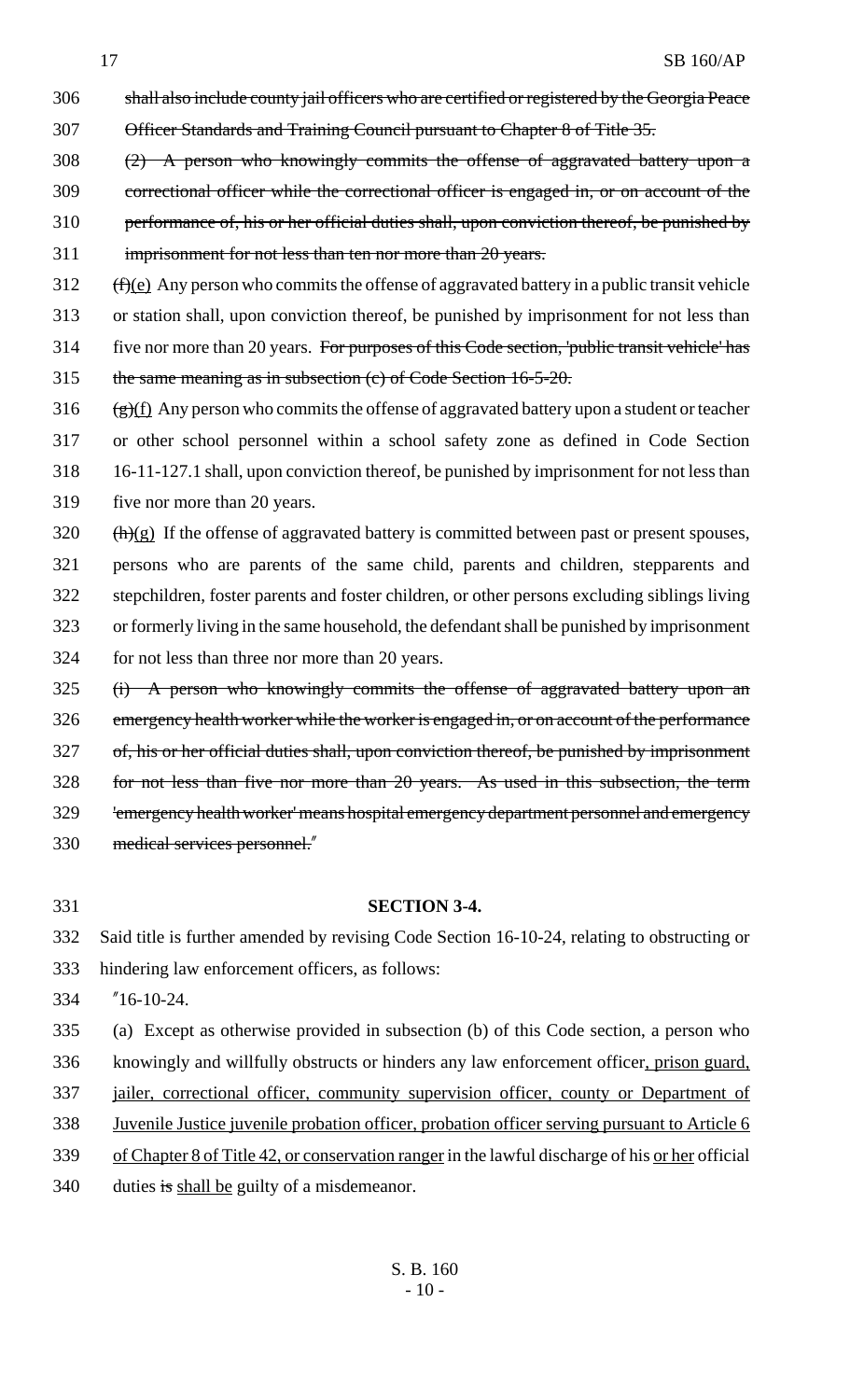(b) Whoever knowingly and willfully resists, obstructs, or opposes any law enforcement officer, prison guard, jailer, correctional officer, community supervision officer, county or Department of Juvenile Justice juvenile probation officer, probation officer serving pursuant to Article 6 of Chapter 8 of Title 42, or conservation ranger in the lawful discharge of his or her official duties by offering or doing violence to the person of such 346 officer or legally authorized person is shall be guilty of a felony and shall, upon a first 347 conviction thereof, be punished by imprisonment for not less than one year nor more than five years. Upon a second conviction for a violation of this subsection, such person shall 349 be punished by imprisonment for not less than two years nor more than ten years. Upon a third or subsequent conviction for a violation of this subsection, such person shall be punished by imprisonment for not less than three years nor more than 15 years. (c) Whoever knowingly and willfully resists, obstructs, or opposes any law enforcement officer, prison guard, jailer, correctional officer, community supervision officer, county or Department of Juvenile Justice juvenile probation officer, probation officer serving pursuant to Article 6 of Chapter 8 of Title 42, or conservation ranger in the lawful

- discharge of his or her official duties by knowingly and willfully throwing, projecting, or expelling human or animal blood, urine, feces, vomitus, or seminal fluid on or at such individual shall be guilty of a felony and shall, upon conviction thereof, be punished by imprisonment for not less than one year nor more than five years.
- (d) A person convicted under this Code section shall be punished, in addition to any term of imprisonment imposed, by a fine as provided by law which shall be at least \$300.00. With respect to \$300.00 of the fine imposed, after distributing the surcharges and deductions required by Chapter 21 of Title 15, Code Sections 36-15-9 and 42-8-34, and Title 47, it shall be earmarked for the Georgia State Indemnification Fund for purposes of payment of indemnification for death or disability as provided for in Part 1 of Article 5 of Chapter 9 of Title 45."
- 

## **SECTION 3-5.**

- Said title is further amended by revising Code Section 16-10-56, relating to riot in a penal institution, as follows:
- "16-10-56.
- (a) As used in this Code section, the term 'penal institution' means any place of
- confinement for persons accused of or convicted of violating a law of this state or an ordinance of a municipality or political subdivision of this state.
- (a)(b) No Any person legally confined to any a penal institution of this state or of any
- 375 political subdivision of this state who commits shall commit an unlawful act of violence